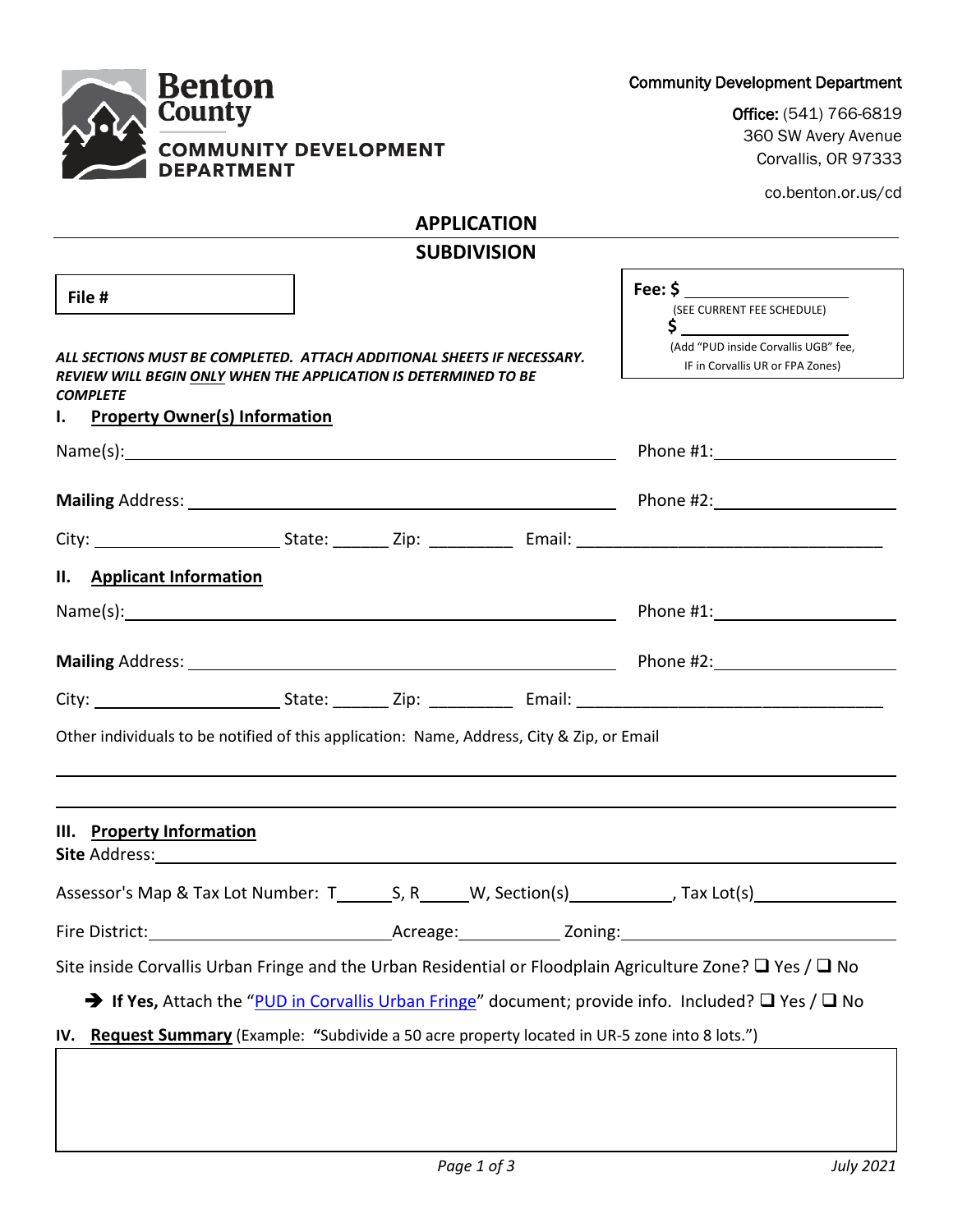**V. Attached Documentation:** With all land use applications, the "burden of proof" is on the applicant. It is important that you provide **ALL** the information listed on the following pages at the time you submit your application. The processing of your application does not begin until the application is determined to be complete.

### **Additional Information**

When was the subject property first described in its current configuration in a separate recorded legal description? Manual Contract Contract Recorded Document Number: Manual Contract Contract Contract Contract Contract Contract Contract Contract Contract Contract Contract Contract Contract Contract Contract Contract Contrac

Current use(s) of the property (including structures): \_\_\_\_\_\_\_\_\_\_\_\_\_\_\_\_\_\_\_\_\_\_\_\_\_

### Date the **required pre-application conference** was held: **Noting that the required pre-application conference** was held:

(Application form available on website.)

#### **Attachments**

l

1. A copy of the most recent deed for the property and any subsequent relevant court records (e.g., divorce documents) and death certificates. Please obliterate any social security numbers on the documents.

 $\mathcal{L}_\text{max}$  and  $\mathcal{L}_\text{max}$  and  $\mathcal{L}_\text{max}$  and  $\mathcal{L}_\text{max}$  and  $\mathcal{L}_\text{max}$  and  $\mathcal{L}_\text{max}$ 

- 2. A subdivision guarantee report.
- 3. Materials demonstrating compliance with Benton County Code (BCC) 99.800 through 99.850 (See the informational sheet, "[New Water Supply Requirements for Partitions and Subdivisions](https://www.co.benton.or.us/planning/page/land-use-forms-fees)" on our website). **Note:** that the County must approve the water testing procedures.
- 4. Materials demonstrating compliance with BCC 87.330, if the property within the Fender's Blue Butterfly Overlay zone.
- 5. Ten copies<sup>1</sup> of a preliminary plat that conforms to County Surveyor map standards and contains the following information:

**IF** the property is within the **Corvallis Urban Fringe and the Urban Residential or Floodplain Agriculture Zone**, also address the criteria identified on "[PUD in the Corvallis Urban Fringe](https://www.co.benton.or.us/planning/page/land-use-forms-fees)" document.

- $\Box$  Parcel and road design consistent with the Development Code.
- $\Box$  Location, names, width, elevation and grades of existing and proposed streets in, or adjacent to, the proposed subdivision.
- $\Box$  Contour lines at two-foot intervals unless otherwise approved by the County Engineer. Five-foot contour lines may be used in areas of greater than fifteen (15) percent slope or if the tract is divided into lots of five (5) acres or more. The source and accuracy of contour shall be specified.
- $\Box$  The location of at least one temporary benchmark within the boundaries of the proposed subdivision.
- The location of all areas within a **Special Flood Hazard Area** (**Zone AE or Zone A**) as designated on the Benton County Flood Insurance Rate Maps.

 $<sup>1</sup>$  A digital version of the preliminary plat and additional hard copies of the preliminary plat may be requested by Planning staff once</sup> the application has been deemed complete.